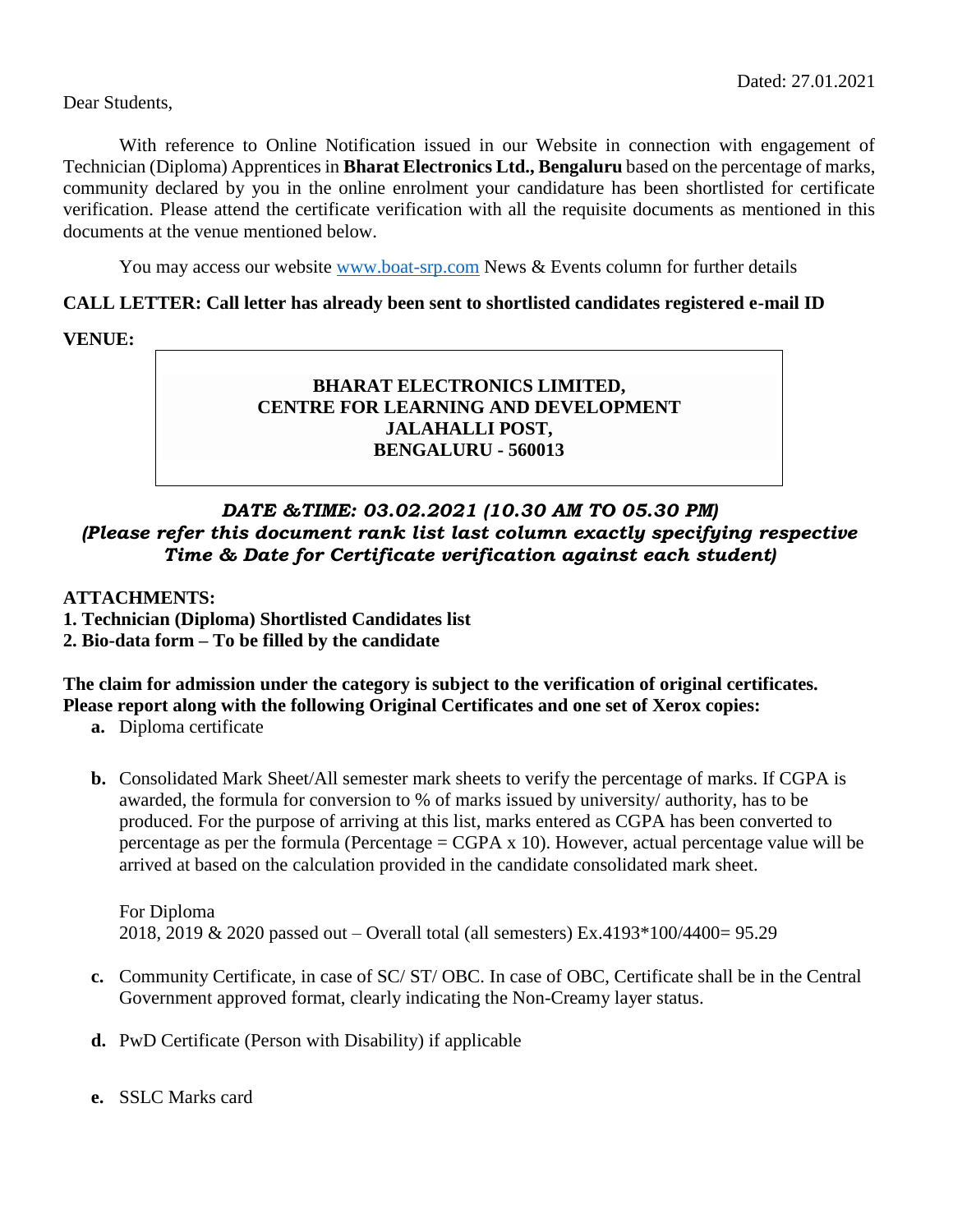### **Kindly note, request for change of date for verification of the original certificates will not be entertained.**

# **I. TRAVEL EXPENSES:**

No TA / DA will be paid for attending certificate verification.

# **II. BOARDING/LODGING:**

No boarding or lodging expenses are admissible during selection process.

**III.** Upon completion of the Apprenticeship period in the **Bharat Electronics Ltd., Bengaluru**, there will be **NO** obligation to offer regular employment to such apprentices nor can an apprentice claim right for employment on the grounds of completion of Apprenticeship.

Since the shortlist is prepared based on the percentage of marks, community declared by the student, the rank list may change after physical verification of original certificates, in case any mismatch is observed.

## **Please Note:**

**The Shortlisted candidates will be permitted inside the Bharat Electronics Ltd., Bengaluru, premises only half an hour before their respective time slots for Certificate verification.** 

**The Short listed candidates are advised to wear the face mask and maintaining social distancing while entering Bharat Electronics Ltd., Bengaluru premises and follow the instructions given by the Bharat Electronics Ltd., Bengaluru / BOAT (SR) officials strictly.** 

- **(a)** The Diploma (Technician) Apprenticeship Training is for a period of one year.
- **(b)** Monthly Stipend for Diploma (Technician) Apprentices is Rs.10,400/-
- **(c)** If two or more candidates secured same percentage of marks, their date of birth and year of passing shall be considered for seniority in the merit list.
- **(d)** The candidate who has already undergone/ undergoing Apprenticeship Training, (or) having work experience of more than 1 year are not eligible to attend this certificate verification.
- **(e)** You will be allowed to **Bharat Electronics Ltd., Bengaluru**, premises only at specified time mentioned in the call letter.

**Kindly bring the filled Bio Data (format enclosed) along with Photocopies /Xerox of Degree/ Diploma Provisional Certificate, Consolidated Mark Sheet, All semester mark sheets, Community Certificate, Person with Disability (PwD– if applicable), SSLC Mark card while coming for certificate verification, along with a copy of this email.** 

**In case of any query, please send email to [knplacement@boat-srp.com](mailto:knplacement@boat-srp.com)**

 **DIRECTOR OF TRAINING**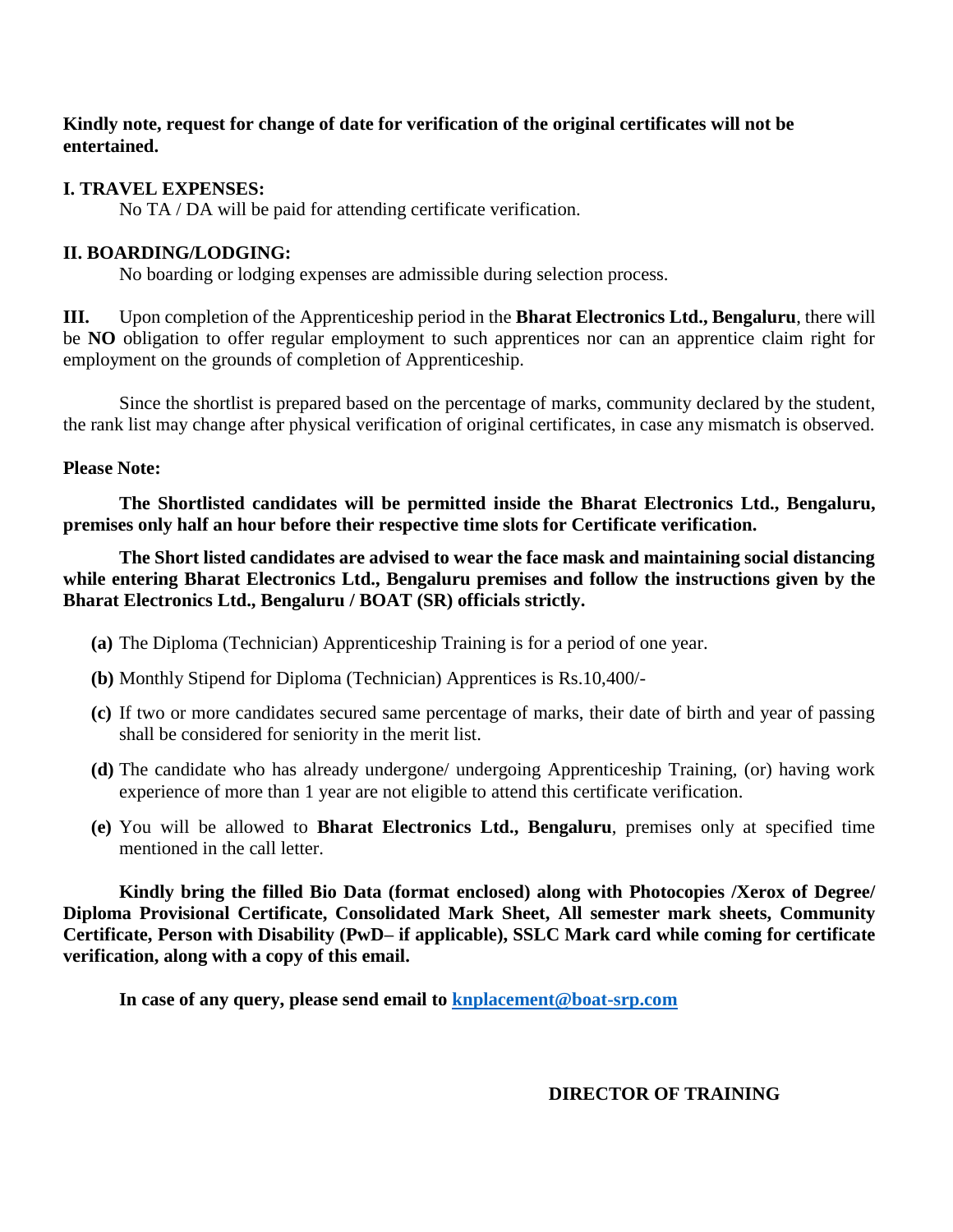#### **CERTIFICATE VERIFICATION 1 st SCHEDULE IN BHARAT ELECTRONICS LTD., BENGALURU FOR APPRENTICESHIP SELECTION OF TECHNICIAN (DPLOMA) STUDENTS**

|                | Diploma in CIVIL ENGINEERING (CIVIL ENGG.) Rank List |                                         |                  |                         |                                     |               |                         |                                                                     |
|----------------|------------------------------------------------------|-----------------------------------------|------------------|-------------------------|-------------------------------------|---------------|-------------------------|---------------------------------------------------------------------|
| S.<br>No.      | <b>Id</b>                                            | <b>Name</b>                             | <b>Education</b> | Subject<br><b>Field</b> | $%$ of<br><b>Marks</b><br>$/ C$ gpa | Commu<br>nity | Date of<br><b>birth</b> | <b>Certificate</b><br><b>Verification Date &amp;</b><br><b>Time</b> |
| $\mathbf{1}$   | SKAD001200900021                                     | <b>Hombal Ganesh</b><br>Vishwanath      | Diploma          | <b>CIVIL</b><br>ENGG.   | 94.00                               | <b>OBC</b>    | 31-08-99                | 03.02.2021 & 10.30<br>AM                                            |
| 2              | SKAD001200500017                                     | <b>ABDULKHAYAM</b><br><b>B PEERZADE</b> | Diploma          | <b>CIVIL</b><br>ENGG.   | 70.00                               | <b>OBC</b>    | 31-07-99                | 03.02.2021 & 10.30<br>AM                                            |
| 3              | SKAD001200500020                                     | Pawan                                   | Diploma          | <b>CIVIL</b><br>ENGG.   | 70.00                               | <b>OBC</b>    | 27-07-00                | 03.02.2021 & 10.30<br>AM                                            |
| $\overline{4}$ | SKAD001200600014                                     | <b>SHASHIKANTH J</b>                    | Diploma          | <b>CIVIL</b><br>ENGG.   | 68.25                               | <b>ST</b>     | 12-03-96                | 03.02.2021 & 10.30<br>AM                                            |
| 5              | SKAD001180700159                                     | <b>MD HAZRATH</b><br><b>GULKHAN</b>     | Diploma          | <b>CIVIL</b><br>ENGG.   | 65.34                               | <b>OBC</b>    | 21-11-97                | 03.02.2021 & 10.30<br>AM                                            |

|                | Diploma in COMPUTER SCIENCE AND ENGINEERING (CSE) Rank<br>List |                      |                  |                         |                                  |               |                  |                                                |
|----------------|----------------------------------------------------------------|----------------------|------------------|-------------------------|----------------------------------|---------------|------------------|------------------------------------------------|
| S.<br>No.      | Id                                                             | <b>Name</b>          | <b>Education</b> | <b>Subject</b><br>Field | $%$ of<br><b>Marks</b><br>/ Cgpa | Comm<br>unity | Date of<br>birth | <b>Certificate Verification</b><br>Date & Time |
|                | SKAD122201100055                                               | Usha A N             | Diploma          | <b>CSE</b>              | 90.00                            | <b>GEN</b>    | $22-02-00$       | 03.02.2021 & 10.30 AM                          |
| $\mathfrak{2}$ | SKAD122200500047                                               | <b>ROOPA NAIK</b>    | Diploma          | <b>CSE</b>              | 88.48                            | <b>OBC</b>    | 30-04-99         | 03.02.2021 & 10.30 AM                          |
| 3              | SKAD122190500118                                               | Hiba Fathima Syed    | Diploma          | <b>CSE</b>              | 85.98                            | <b>OBC</b>    | $17-02-00$       | 03.02.2021 & 10.30 AM                          |
| 4              | SKAD122180600153                                               | zohera begum         | Diploma          | <b>CSE</b>              | 85.70                            | <b>GEN</b>    | 13-09-99         | 03.02.2021 & 10.30 AM                          |
| 5              | SKAD122200500056                                               | Archana Nayak        | Diploma          | <b>CSE</b>              | 85.36                            | <b>GEN</b>    | 31-01-99         | 03.02.2021 & 10.30 AM                          |
| 6              | SKAD122190600114                                               | Arati Mallu Patil    | Diploma          | <b>CSE</b>              | 85.10                            | <b>GEN</b>    | 15-02-01         | 03.02.2021 & 10.30 AM                          |
| 7              | SKAD122180500152                                               | VARSHITHA K          | Diploma          | <b>CSE</b>              | 84.30                            | OBC           | 11-07-99         | 03.02.2021 & 10.30 AM                          |
| 8              | SKAD122180700121                                               | Shreedevi            | Diploma          | <b>CSE</b>              | 84.00                            | <b>SC</b>     | 17-12-99         | 03.02.2021 & 10.30 AM                          |
| 9              | SKAD122201000053                                               | <b>SAQUIB KHAN R</b> | Diploma          | <b>CSE</b>              | 83.00                            | <b>GEN</b>    | $30-12-01$       | 03.02.2021 & 10.30 AM                          |
| 10             | SKAD122150700018                                               | MOHAMMED SULAIMAN I  | Diploma          | <b>CSE</b>              | 81.81                            | <b>GEN</b>    | 26-05-99         | 03.02.2021 & 10.30 AM                          |
| 11             | SKAD122200900023                                               | Priyadarshini.J      | Diploma          | <b>CSE</b>              | 81.35                            | <b>SC</b>     | 15-10-99         | 03.02.2021 & 10.30 AM                          |
| 12             | SKAD122180700135                                               | Madhura H D          | Diploma          | <b>CSE</b>              | 79.18                            | OBC           | 10-08-99         | 03.02.2021 & 10.30 AM                          |
| 13             | SKAD122180600107                                               | <b>VISHWANATH</b>    | Diploma          | <b>CSE</b>              | 78.81                            | <b>OBC</b>    | 29-12-97         | 03.02.2021 & 10.30 AM                          |
| 14             | SKAD122200500037                                               | <b>SINDHU PATIL</b>  | Diploma          | <b>CSE</b>              | 78.67                            | <b>OBC</b>    | 31-10-98         | 03.02.2021 & 10.30 AM                          |
| 15             | SKAD122190500103                                               | SMEETA JAVALAGI      | Diploma          | <b>CSE</b>              | 77.77                            | <b>OBC</b>    | 06-02-00         | 03.02.2021 & 10.30 AM                          |
| 16             | SKAD122200900009                                               | Sandhya V            | Diploma          | <b>CSE</b>              | 75.68                            | <b>GEN</b>    | 19-01-02         | 03.02.2021 & 10.30 AM                          |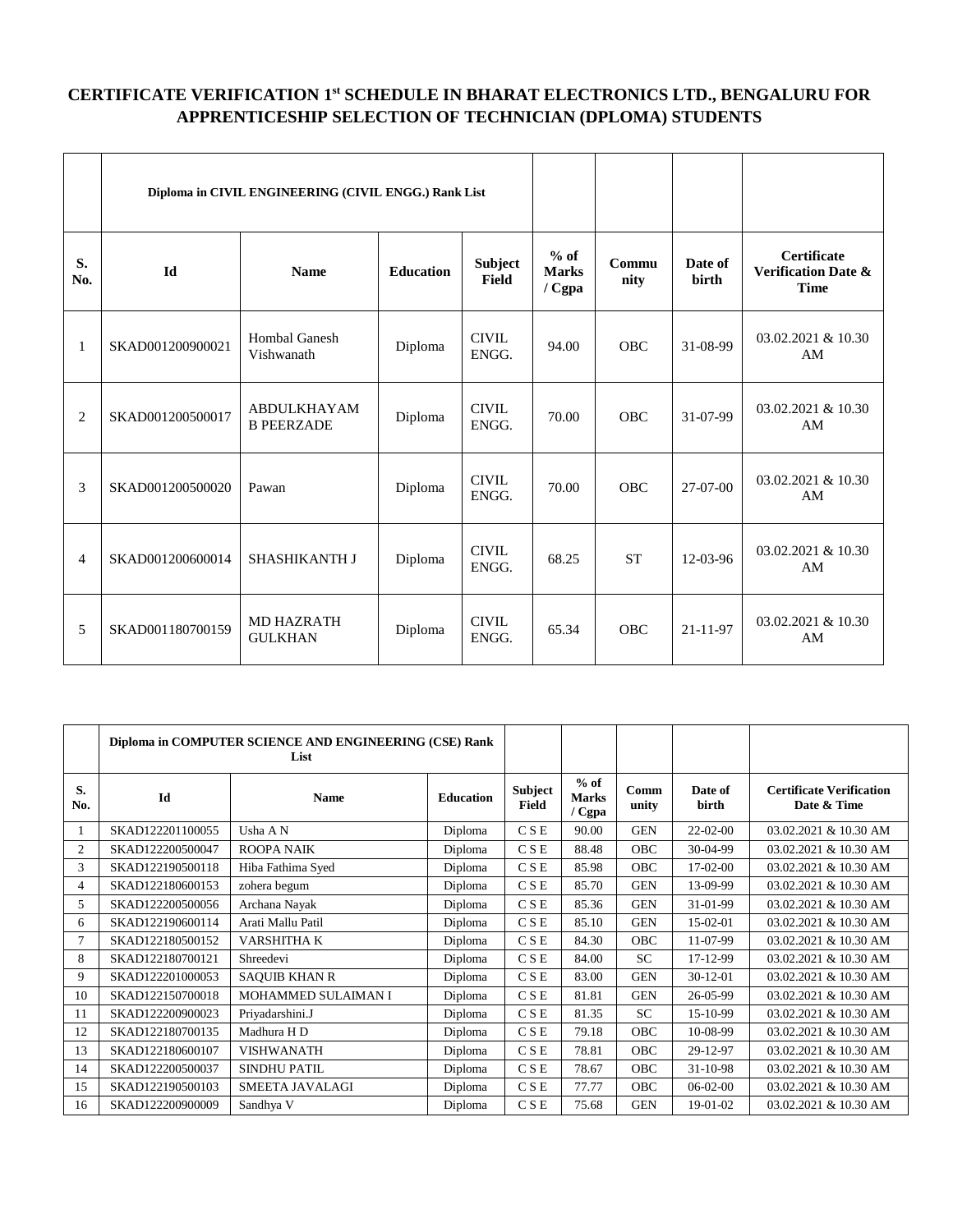| 17 | SKAD122201100070 | PRIYANKA PATIL                        | Diploma | <b>CSE</b> | 75.68 | <b>GEN</b> | $05-12-99$      | 03.02.2021 & 10.30 AM |
|----|------------------|---------------------------------------|---------|------------|-------|------------|-----------------|-----------------------|
| 18 | SKAD122180500143 | ASHWINI MARUTI MARATHE                | Diploma | <b>CSE</b> | 75.00 | <b>OBC</b> | 16-07-97        | 03.02.2021 & 10.30 AM |
| 19 | SKAD122180600149 | Manjunath                             | Diploma | CSE        | 75.00 | <b>OBC</b> | 25-05-99        | 03.02.2021 & 10.30 AM |
| 20 | SKAD122200900019 | VIDHYA M                              | Diploma | CSE        | 74.16 | <b>GEN</b> | $12 - 03 - 00$  | 03.02.2021 & 10.30 AM |
| 21 | SKAD122200900068 | Roshani Ravish Borkar                 | Diploma | CSE        | 73.44 | SC.        | 19-05-01        | 03.02.2021 & 10.30 AM |
| 22 | SKAD122190500117 | Puneet Uday Nayak                     | Diploma | CSE        | 70.70 | <b>GEN</b> | 20-06-98        | 03.02.2021 & 10.30 AM |
| 23 | SKAD122200400012 | PRATHAP R                             | Diploma | CSE        | 70.00 | SC.        | 27-09-00        | 03.02.2021 & 10.30 AM |
| 24 | SKAD122190500115 | Chethan G R                           | Diploma | CSE        | 70.00 | <b>GEN</b> | $09-11-00$      | 03.02.2021 & 10.30 AM |
| 25 | SKAD122191200032 | KALAKAPPA SHEKHAPPA<br><b>GANAGER</b> | Diploma | CSE        | 66.03 | <b>OBC</b> | 15-06-96        | 03.02.2021 & 10.30 AM |
| 26 | SKAD122200900072 | PRIYA SHIDDANAGOUD<br><b>PATIL</b>    | Diploma | CSE        | 63.84 | <b>GEN</b> | $0.5 - 12 - 99$ | 03.02.2021 & 10.30 AM |
| 27 | SKAD122191100027 | Anil Kumara C B                       | Diploma | CSE        | 62.15 | <b>OBC</b> | 23-08-00        | 03.02.2021 & 10.30 AM |
| 28 | SKAD122191100021 | <b>PRAKASH</b>                        | Diploma | CSE        | 61.05 | <b>SC</b>  | 01-06-94        | 03.02.2021 & 10.30 AM |

|                | Diploma in ELECTRICAL AND ELECTRONICS ENGINEERING (EEE)<br><b>Rank List</b> |                                     |                  |                                |                          |               |                  |                                                |
|----------------|-----------------------------------------------------------------------------|-------------------------------------|------------------|--------------------------------|--------------------------|---------------|------------------|------------------------------------------------|
| S.<br>No.      | Id                                                                          | <b>Name</b>                         | <b>Education</b> | <b>Subject</b><br><b>Field</b> | $%$ of<br>Marks/<br>Cgpa | Comm<br>unity | Date of<br>birth | <b>Certificate Verification</b><br>Date & Time |
| $\mathbf{1}$   | SKAD088180500474                                                            | Vinayak Kagi                        | Diploma          | ${\bf E} \to {\bf E}$          | 87.23                    | OBC           | 24-12-99         | 03.02.2021 & 10.30 AM                          |
| $\overline{2}$ | SKAD088200500050                                                            | Mugutsab S Patel                    | Diploma          | EEE                            | 86.42                    | <b>GEN</b>    | 31-01-01         | 03.02.2021 & 10.30 AM                          |
| 3              | SKAD088180700477                                                            | jeetesh                             | Diploma          | EEE                            | 86.13                    | SC            | 14-12-99         | 03.02.2021 & 10.30 AM                          |
| $\overline{4}$ | SKAD088200500119                                                            | THEJASHWINI. P. S                   | Diploma          | EEE                            | 81.54                    | <b>SC</b>     | 07-03-99         | 03.02.2021 & 10.30 AM                          |
| 5              | SKAD088180500471                                                            | Sammed. R. Upadhye                  | Diploma          | $\mathbf{E}\to\mathbf{E}$      | 77.59                    | <b>GEN</b>    | $02-03-00$       | 03.02.2021 & 10.30 AM                          |
| 6              | SKAD088180700048                                                            | <b>SHARATH A M</b>                  | Diploma          | $\mathbf{E}\to\mathbf{E}$      | 77.01                    | <b>GEN</b>    | $07 - 12 - 97$   | 03.02.2021 & 10.30 AM                          |
| $\overline{7}$ | SKAD088200500049                                                            | Umarfarooque jamadar                | Diploma          | $\mathbf{E}\to\mathbf{E}$      | 76.48                    | OBC           | 05-03-01         | 03.02.2021 & 10.30 AM                          |
| 8              | SKAD088200500054                                                            | Akhila b s                          | Diploma          | EEE                            | 75.33                    | OBC           | 27-05-99         | 03.02.2021 & 10.30 AM                          |
| 9              | SKAD088180500386                                                            | <b>LALSAB KOTWAL</b>                | Diploma          | EEE                            | 73.24                    | OBC           | 28-06-99         | 03.02.2021 & 10.30 AM                          |
| 10             | SKAD088180700440                                                            | NIRANJANA SUBHASH<br><b>THOTADA</b> | Diploma          | EEE                            | 71.37                    | OBC           | 19-04-96         | 03.02.2021 & 10.30 AM                          |
| 11             | SKAD088200500108                                                            | Juned R Abbunavar                   | Diploma          | EEE                            | 71.25                    | OBC           | 14-05-01         | 03.02.2021 & 10.30 AM                          |
| 12             | SKAD088200900135                                                            | Ravikumara                          | Diploma          | $\mathbf{E}\to\mathbf{E}$      | 70.40                    | <b>GEN</b>    | 08-04-96         | 03.02.2021 & 10.30 AM                          |
| 13             | SKAD088200500092                                                            | JAYANTH S.D.                        | Diploma          | $\mathbf{E}\to\mathbf{E}$      | 70.00                    | OBC           | 12-05-01         | 03.02.2021 & 10.30 AM                          |
| 14             | SKAD088200400001                                                            | Parashurama Y                       | Diploma          | $\mathbf{E}\to\mathbf{E}$      | 69.30                    | <b>SC</b>     | $22 - 12 - 00$   | 03.02.2021 & 10.30 AM                          |
| 15             | SKAD088200600125                                                            | Ibrahim chowdry                     | Diploma          | EEE                            | 68.96                    | <b>GEN</b>    | $14-01-00$       | 03.02.2021 & 10.30 AM                          |
| 16             | SKAD088200500077                                                            | HEMANTHARAJU.R                      | Diploma          | EEE                            | 68.00                    | OBC           | 30-10-99         | 03.02.2021 & 10.30 AM                          |
| 17             | SKAD088191100234                                                            | Kishore. K                          | Diploma          | ${\bf E} \to {\bf E}$          | 66.00                    | OBC           | 18-06-00         | 03.02.2021 & 10.30 AM                          |
| 18             | SKAD088200600144                                                            | ZUBERSHAH                           | Diploma          | $\mathbf{E}\to\mathbf{E}$      | 65.92                    | OBC           | 11-02-01         | 03.02.2021 & 10.30 AM                          |
| 19             | SKAD088200600155                                                            | <b>BHEEMASHANKAR</b>                | Diploma          | $\mathbf{E}\to\mathbf{E}$      | 65.34                    | SC            | $03-10-00$       | 03.02.2021 & 10.30 AM                          |
| 20             | SKAD088201000140                                                            | NAVEENKUMAR J N                     | Diploma          | ${\bf E} \to {\bf E}$          | 64.29                    | OBC           | 01-08-01         | 03.02.2021 & 10.30 AM                          |
| 21             | SKAD088180500436                                                            | Ramya S                             | Diploma          | ${\bf E} \to {\bf E}$          | 63.97                    | SC            | 27-08-98         | 03.02.2021 & 10.30 AM                          |
| 22             | SKAD088191200152                                                            | <b>MUNEER SADIQ</b>                 | Diploma          | ${\bf E} \to {\bf E}$          | 63.00                    | OBC           | 01-06-98         | 03.02.2021 & 10.30 AM                          |
| 23             | SKAD088201200001                                                            | <b>SUSHRAVYAT</b>                   | Diploma          | EEE                            | 62.10                    | OBC           | $07-02-02$       | 03.02.2021 & 10.30 AM                          |
| 24             | SKAD088200600043                                                            | <b>AKASH</b>                        | Diploma          | EEE                            | 60.90                    | OBC           | 07-06-98         | 03.02.2021 & 10.30 AM                          |
| 25             | SKAD088190500141                                                            | KRANTI KUMAR A JOGA                 | Diploma          | $\mathbf{E} \to \mathbf{E}$    | 60.67                    | SC            | 01-07-97         | 03.02.2021 & 10.30 AM                          |
| 26             | SKAD088200600115                                                            | Shrinidhi                           | Diploma          | $\mathbf{E} \to \mathbf{E}$    | 60.25                    | OBC           | 30-03-00         | 03.02.2021 & 10.30 AM                          |
| 27             | SKAD088200500036                                                            | Anup Tammanni Chandavar             | Diploma          | EEE                            | 60.00                    | <b>SC</b>     | 20-09-01         | 03.02.2021 & 10.30 AM                          |
| 28             | SKAD088200900038                                                            | Loganadhan.S                        | Diploma          | $\mathbf{E} \to \mathbf{E}$    | 59.89                    | <b>GEN</b>    | 29-09-96         | 03.02.2021 & 10.30 AM                          |
| 29             | SKAD088200600015                                                            | Vikas Vinayak Sirsikar              | Diploma          | EEE                            | 59.77                    | OBC           | $07-10-99$       | 03.02.2021 & 10.30 AM                          |
| 30             | SKAD088191100264                                                            | Imrannajeer Bijapur                 | Diploma          | EEE                            | 59.00                    | OBC           | 16-06-00         | 03.02.2021 & 10.30 AM                          |
| 31             | SKAD088201100036                                                            | Shivaranjan G H                     | Diploma          | ${\bf E} \to {\bf E}$          | 58.94                    | SC            | 20-06-01         | 03.02.2021 & 10.30 AM                          |
| 32             | SKAD088191100242                                                            | MIRZA MUQEEM BAIG                   | Diploma          | $\mathbf{E} \to \mathbf{E}$    | 57.79                    | <b>GEN</b>    | 25-12-98         | 03.02.2021 & 10.30 AM                          |
| 33             | SKAD088190500166                                                            | <b>MEHABOOB S</b>                   | Diploma          | $\mathbf{E} \to \mathbf{E}$    | 57.61                    | <b>GEN</b>    | 31-05-99         | 03.02.2021 & 10.30 AM                          |
| 34             | SKAD088200500118                                                            | YESHAMALLA<br>SREENIVASULU          | Diploma          | EEE                            | 51.96                    | <b>SC</b>     | 24-03-96         | 03.02.2021 & 10.30 AM                          |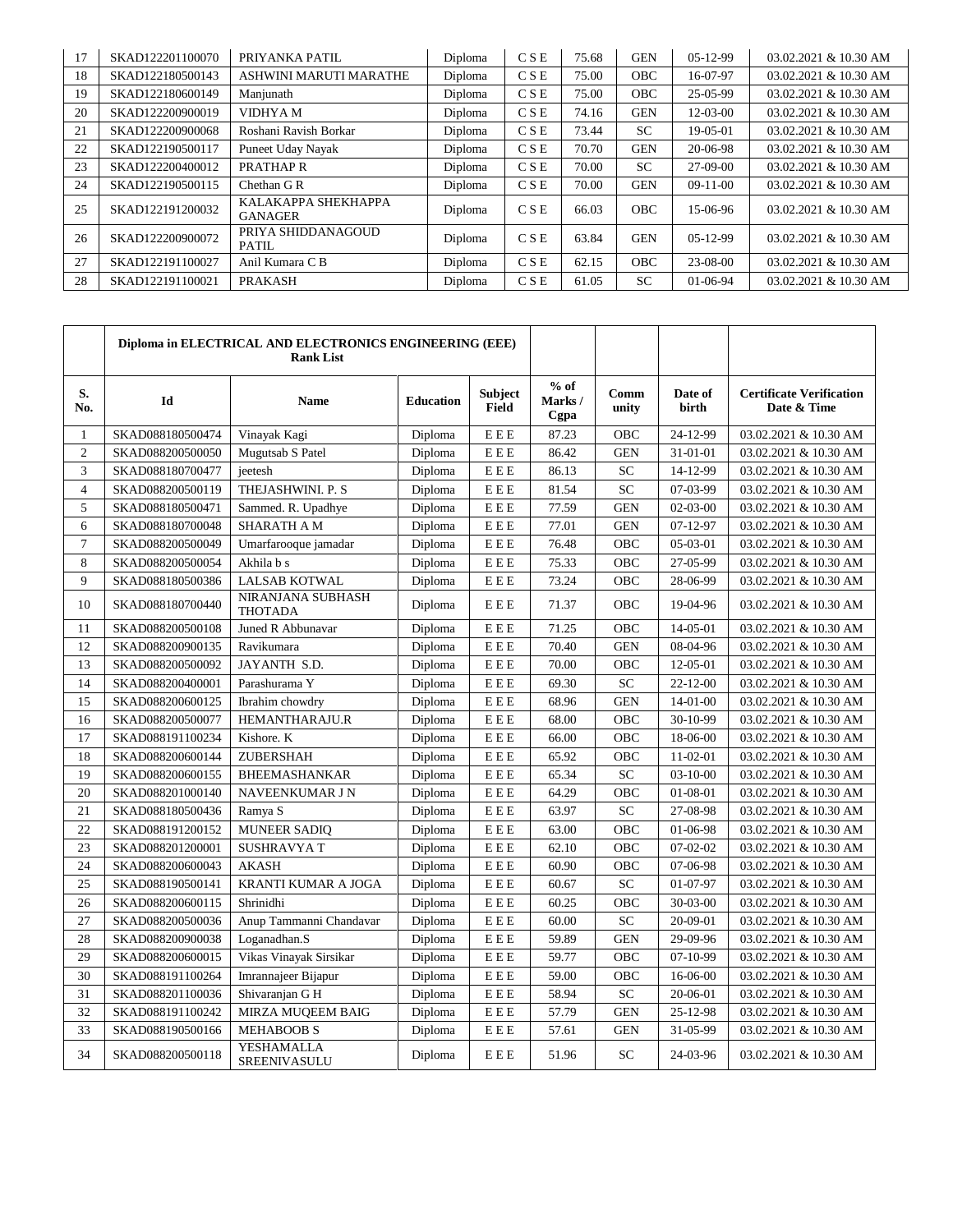|                | Diploma in ELECTRONICS AND COMMUNICATION ENGINEERING<br>(ECE) Rank List |                                       |                  |                                |                          |               |                  |                                                |
|----------------|-------------------------------------------------------------------------|---------------------------------------|------------------|--------------------------------|--------------------------|---------------|------------------|------------------------------------------------|
| S.<br>No.      | Id                                                                      | <b>Name</b>                           | <b>Education</b> | <b>Subject</b><br><b>Field</b> | $%$ of<br>Marks/<br>Cgpa | Comm<br>unity | Date of<br>birth | <b>Certificate Verification</b><br>Date & Time |
| 1              | SKAD108180600549                                                        | Ayesha sultana                        | Diploma          | ECE                            | 80.90                    | <b>OBC</b>    | 23-06-99         | 03.02.2021 & 10.30 AM                          |
| $\overline{c}$ | SKAD108200500208                                                        | Shruthi s                             | Diploma          | ECE                            | 80.00                    | OBC           | 06-08-99         | 03.02.2021 & 10.30 AM                          |
| 3              | SKAD108180500603                                                        | <b>CHANDANAK</b>                      | Diploma          | ECE                            | 79.44                    | <b>GEN</b>    | 20-03-99         | 03.02.2021 & 10.30 AM                          |
| 4              | SKAD108200900005                                                        | <b>CHANDRUK</b>                       | Diploma          | ECE                            | 76.72                    | SC            | 10-06-01         | 03.02.2021 & 10.30 AM                          |
| 5              | SKAD108200600063                                                        | Arpitha GC                            | Diploma          | ECE                            | 76.20                    | OBC           | $16-01-00$       | 03.02.2021 & 10.30 AM                          |
| 6              | SKAD108180500612                                                        | Anusha.N.A                            | Diploma          | ECE                            | 75.87                    | OBC           | 22-12-98         | 03.02.2021 & 10.30 AM                          |
| 7              | SKAD108201000042                                                        | HARIKRISHNA J                         | Diploma          | ECE                            | 75.30                    | OBC           | 02-04-01         | 03.02.2021 & 10.30 AM                          |
| 8              | SKAD108180700539                                                        | <b>ABHINANDAN A V</b>                 | Diploma          | ECE                            | 75.30                    | <b>GEN</b>    | 27-09-99         | 03.02.2021 & 10.30 AM                          |
| 9              | SKAD108180600575                                                        | Nanditha M                            | Diploma          | ECE                            | 75.00                    | OBC           | 01-09-99         | 03.02.2021 & 10.30 AM                          |
| 10             | SKAD108200900012                                                        | Hemanth Kumar                         | Diploma          | ECE                            | 74.00                    | SC            | 24-06-01         | 03.02.2021 & 10.30 AM                          |
| 11             | SKAD108190600490                                                        | Rangaswamy S R                        | Diploma          | ECE                            | 71.53                    | OBC           | 27-02-99         | 03.02.2021 & 10.30 AM                          |
| 12             | SKAD108200900029                                                        | Divya sree S.K                        | Diploma          | ECE                            | 71.20                    | OBC           | 18-12-01         | 03.02.2021 & 10.30 AM                          |
| 13             | SKAD108190600486                                                        | Madivalayya                           | Diploma          | ECE                            | 71.03                    | OBC           | 29-06-00         | 03.02.2021 & 10.30 AM                          |
| 14             | SKAD108200900123                                                        | <b>SHASHIKUMAR</b>                    | Diploma          | ECE                            | 71.00                    | OBC           | 23-05-99         | 03.02.2021 & 10.30 AM                          |
| 15             | SKAD108200900145                                                        | Shabuddin meerkhan                    | Diploma          | ECE                            | 70.47                    | <b>GEN</b>    | 01-03-00         | 03.02.2021 & 10.30 AM                          |
| 16             | SKAD108190600481                                                        | <b>VEERESH V</b>                      | Diploma          | ECE                            | 70.21                    | <b>GEN</b>    | 10-09-98         | 03.02.2021 & 10.30 AM                          |
| 17             | SKAD108190800001                                                        | m.indrakumar                          | Diploma          | ECE                            | 68.00                    | OBC           | 08-10-98         | 03.02.2021 & 10.30 AM                          |
| 18             | SKAD108201000046                                                        | <b>NANDEESH V</b>                     | Diploma          | ECE                            | 67.68                    | OBC           | 08-10-98         | 03.02.2021 & 10.30 AM                          |
| 19             | SKAD108190400475                                                        | Anil B H                              | Diploma          | ECE                            | 66.69                    | <b>SC</b>     | 25-04-97         | 03.02.2021 & 10.30 AM                          |
| 20             | SKAD108200500188                                                        | <b>SHIVAKUMAR</b>                     | Diploma          | ECE                            | 65.98                    | OBC           | 18-09-96         | 03.02.2021 & 10.30 AM                          |
| 21             | SKAD108200600171                                                        | <b>SUHAS B</b>                        | Diploma          | ECE                            | 65.51                    | OBC           | 29-06-99         | 03.02.2021 & 10.30 AM                          |
| 22             | SKAD108190600495                                                        | Nihal                                 | Diploma          | ECE                            | 64.68                    | OBC           | 13-01-99         | 03.02.2021 & 10.30 AM                          |
| 23             | SKAD108200500168                                                        | Shreeganesha                          | Diploma          | ECE                            | 64.49                    | OBC           | 08-07-99         | 03.02.2021 & 10.30 AM                          |
| 24             | SKAD108180500355                                                        | R VASANTH                             | Diploma          | ECE                            | 64.45                    | <b>GEN</b>    | 21-04-99         | 03.02.2021 & 10.30 AM                          |
| 25             | SKAD108201200001                                                        | <b>PRAKASH</b><br>YAMANAPPA<br>JAGGAL | Diploma          | ECE                            | 63.85                    | OBC           | 26-08-98         | 03.02.2021 & 10.30 AM                          |
| 26             | SKAD108190700298                                                        | <b>SUDARSHAN</b>                      | Diploma          | ECE                            | 63.00                    | <b>GEN</b>    | 15-04-01         | 03.02.2021 & 10.30 AM                          |
| 27             | SKAD108180700558                                                        | <b>SUSHMA S R</b>                     | Diploma          | ECE                            | 63.00                    | <b>SC</b>     | 26-10-95         | 03.02.2021 & 10.30 AM                          |
| 28             | SKAD108201100001                                                        | KARTHIK YADAV M                       | Diploma          | ECE                            | 61.20                    | OBC           | 12-09-01         | 03.02.2021 & 10.30 AM                          |
| 29             | SKAD108200400194                                                        | Vikas.k                               | Diploma          | ECE                            | 58.68                    | OBC           | 30-06-00         | 03.02.2021 & 10.30 AM                          |
| 30             | SKAD108200800001                                                        | <b>RASHMIR</b>                        | Diploma          | ECE                            | 58.2                     | <b>SC</b>     | 05-10-94         | 03.02.2021 & 10.30 AM                          |
| 31             | SKAD108200900212                                                        | RAHUL                                 | Diploma          | ECE                            | 57.02                    | SС            | 01-06-96         | 03.02.2021 & 10.30 AM                          |
| 32             | SKAD108200500191                                                        | Sachin S                              | Diploma          | ECE                            | 56.90                    | OBC           | 13-03-94         | 03.02.2021 & 10.30 AM                          |
| 33             | SKAD108200500199                                                        | H V Savitha                           | Diploma          | ECE                            | 56.81                    | OBC           | 15-03-02         | 03.02.2021 & 10.30 AM                          |
| 34             | SKAD108191200113                                                        | PAVITHRA M H                          | Diploma          | ECE                            | 56.78                    | <b>SC</b>     | 04-06-89         | 03.02.2021 & 10.30 AM                          |
| 35             | SKAD108200500192                                                        | YASHODHA                              | Diploma          | ECE                            | 54.73                    | SC            | 28-03-99         | 03.02.2021 & 10.30 AM                          |
| 36             | SKAD108200500175                                                        | MOHAMMED UMAR<br><b>SHARIFF</b>       | Diploma          | ECE                            | 52.35                    | <b>GEN</b>    | 30-06-00         | 03.02.2021 & 10.30 AM                          |
| 37             | SKAD108200500041                                                        | Nikhil N P                            | Diploma          | ECE                            | 50.12                    | OBC           | 01-09-99         | 03.02.2021 & 10.30 AM                          |

|           | Diploma in MECHANICAL ENGINEERING (Mech) & MECHATRONICS<br><b>Rank List</b> |                                           |                  |                         |                                  |               |                         |                                                |
|-----------|-----------------------------------------------------------------------------|-------------------------------------------|------------------|-------------------------|----------------------------------|---------------|-------------------------|------------------------------------------------|
| S.<br>No. | Id                                                                          | <b>Name</b>                               | <b>Education</b> | Subject<br><b>Field</b> | $%$ of<br><b>Marks</b><br>/ Cgpa | Comm<br>unity | Date of<br><b>birth</b> | <b>Certificate Verification</b><br>Date & Time |
|           | SKAD006180701705                                                            | <b>ARPITA SHANKAR</b><br><b>GAVANALLI</b> | Diploma          | Mech                    | 88.54                            | <b>GEN</b>    | $26-01-98$              | 03.02.2021 & 10.30 AM                          |
| 2         | SKAD006200500287                                                            | Shashank                                  | Diploma          | Mech                    | 86.78                            | <b>OBC</b>    | $17-11-01$              | 03.02.2021 & 10.30 AM                          |
| 3         | SKAD006180701718                                                            | <b>ARUN KUMAR R</b>                       | Diploma          | Mech                    | 84.50                            | <b>OBC</b>    | 02-09-98                | 03.02.2021 & 10.30 AM                          |
|           | SKAD006201000285                                                            | Geetha D N                                | Diploma          | Mech                    | 84.44                            | <b>ST</b>     | 28-07-97                | 03.02.2021 & 10.30 AM                          |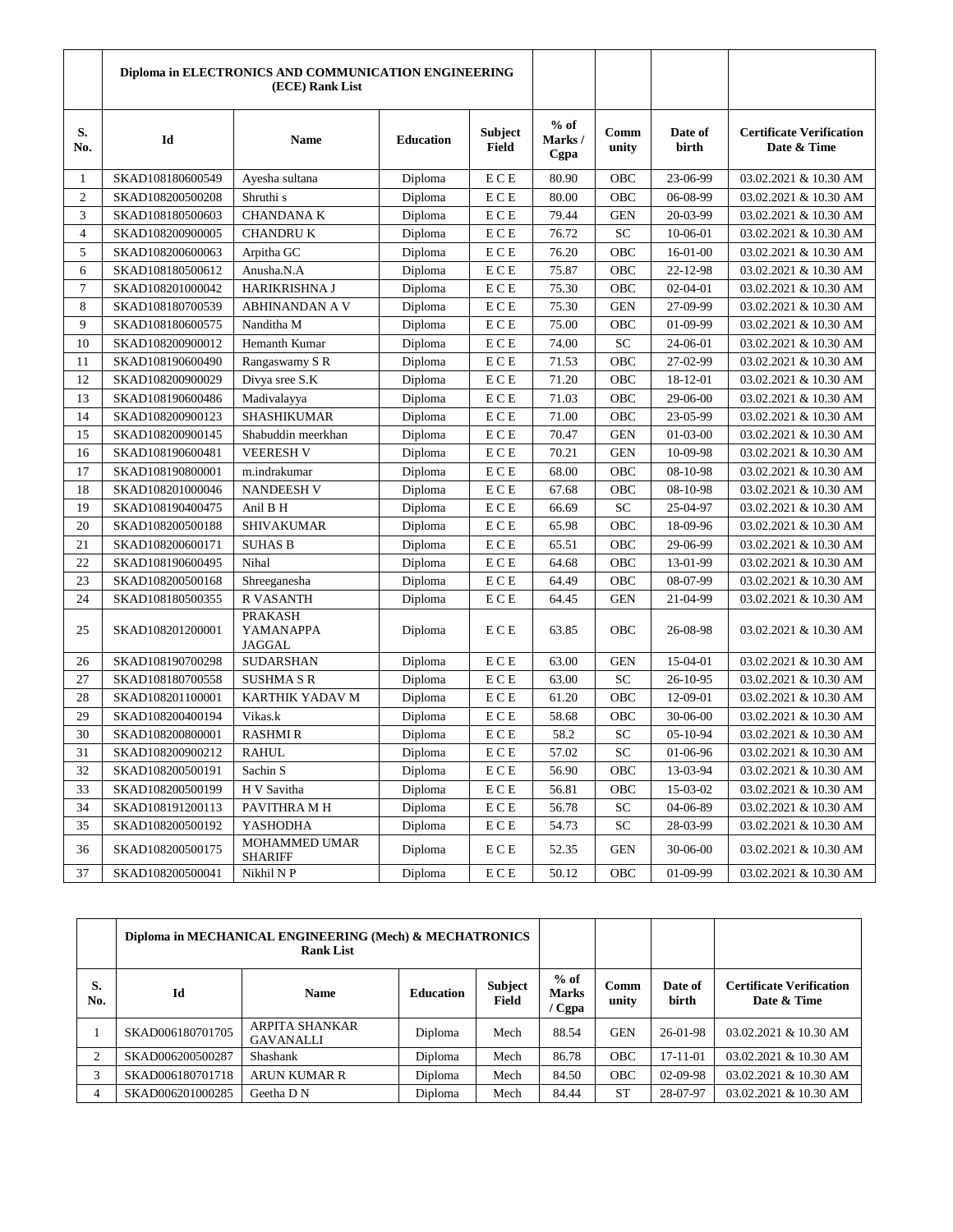| 5      | SKAD006201000161 | NISHANT P GADAKARI                    | Diploma | Mech                         | 84.00 | <b>GEN</b>   | 09-05-01 | 03.02.2021 & 10.30 AM |
|--------|------------------|---------------------------------------|---------|------------------------------|-------|--------------|----------|-----------------------|
| 6      | SKAD099200900001 | Manoj R                               | Diploma | <b>MECHA</b><br>TRONI<br>CS. | 82.10 | <b>GEN</b>   | 14-10-01 | 03.02.2021 & 10.30 AM |
| 7      | SKAD006200500132 | Srinivas.S                            | Diploma | Mech                         | 80.60 | OBC          | 25-03-00 | 03.02.2021 & 10.30 AM |
| 8      | SKAD006180501679 | Chandrashekar M                       | Diploma | Mech                         | 80.00 | <b>SC</b>    | 18-12-99 | 03.02.2021 & 10.30 AM |
| 9      | SKAD006200500245 | <b>MALU KOKARE</b>                    | Diploma | Mech                         | 78.71 | OBC          | 28-07-99 | 03.02.2021 & 10.30 AM |
| 10     | SKAD006200500249 | Jyotishri Mulimani                    | Diploma | Mech                         | 77.28 | OBC          | 10-02-02 | 03.02.2021 & 10.30 AM |
| 11     | SKAD006180701671 | Srikanth P                            | Diploma | Mech                         | 76.65 | OBC          | 19-01-99 | 03.02.2021 & 10.30 AM |
| 12     | SKAD006200500222 | YATEESH BANT                          | Diploma | Mech                         | 75.32 | SC           | 19-10-99 | 03.02.2021 & 10.30 AM |
| 13     | SKAD006200500258 | Nikhil Francis Dias                   | Diploma | Mech                         | 71.82 | <b>GEN</b>   | 30-06-00 | 03.02.2021 & 10.30 AM |
| 14     | SKAD006180501697 | Likith A M                            | Diploma | Mech                         | 70.00 | OBC          | 11-01-99 | 03.02.2021 & 10.30 AM |
| 15     | SKAD006190501091 | <b>DEVARAJ B</b>                      | Diploma | Mech                         | 69.90 | ST           | 31-07-00 | 03.02.2021 & 10.30 AM |
| 16     | SKAD006200500232 | <b>SHREESHAILA</b><br><b>KONTIKAL</b> | Diploma | Mech                         | 69.68 | OBC          | 31-08-01 | 03.02.2021 & 10.30 AM |
| 17     | SKAD006200900070 | <b>AKASH G V</b>                      | Diploma | Mech                         | 69.20 | OBC          | 08-10-01 | 03.02.2021 & 10.30 AM |
| 18     | SKAD006201000040 | PAVAN S                               | Diploma | Mech                         | 68.64 | <b>GEN</b>   | 13-01-01 | 03.02.2021 & 10.30 AM |
| 19     | SKAD006190500997 | <b>KIRAN J</b>                        | Diploma | Mech                         | 67.70 | OBC          | 21-09-00 | 03.02.2021 & 10.30 AM |
| 20     | SKAD006201000201 | <b>NAVEEN K</b>                       | Diploma | Mech                         | 67.10 | SC           | 04-02-99 | 03.02.2021 & 10.30 AM |
| 21     | SKAD006200900264 | Mahendra Babu M                       | Diploma | Mech                         | 67.03 | SC           | 10-06-99 | 03.02.2021 & 10.30 AM |
| 22     | SKAD006190500722 | <b>PRAVEEN</b>                        | Diploma | Mech                         | 67.00 | <b>ST</b>    | 10-05-98 | 03.02.2021 & 10.30 AM |
| 23     | SKAD006201100001 | <b>ANILKUMARA P</b>                   | Diploma | Mech                         | 66.00 | SC           | 10-04-98 | 03.02.2021 & 10.30 AM |
| 24     | SKAD006200900033 | <b>MANJUNATHA C N</b>                 | Diploma | Mech                         | 65.21 | GEN          | 01-06-99 | 03.02.2021 & 10.30 AM |
| 25     | SKAD006180501706 | VINAYAKA D                            | Diploma | Mech                         | 64.94 | OBC          | 23-02-00 | 03.02.2021 & 10.30 AM |
| 26     | SKAD006200600317 | Subhash kumar                         | Diploma | Mech                         | 64.10 | OBC          | 10-08-98 | 03.02.2021 & 10.30 AM |
| 27     | SKAD006200500032 | <b>MANOJ P</b>                        | Diploma | Mech                         | 64.00 | OBC          | 25-07-98 | 03.02.2021 & 10.30 AM |
| $28\,$ | SKAD006200900082 | B m veeresh                           | Diploma | Mech                         | 63.76 | OBC          | 02-07-01 | 03.02.2021 & 10.30 AM |
| 29     | SKAD006200500210 | UPPARA MAHENDRA                       | Diploma | Mech                         | 63.70 | OBC          | 02-05-99 | 03.02.2021 & 10.30 AM |
| 30     | SKAD006200900320 | SUMANTHA KUMAR D<br>V                 | Diploma | Mech                         | 63.45 | ОВС          | 23-09-00 | 03.02.2021 & 10.30 AM |
| 31     | SKAD006191101039 | DHANANJAYA T                          | Diploma | Mech                         | 62.91 | SC           | 11-08-99 | 03.02.2021 & 10.30 AM |
| 32     | SKAD006200900252 | D mahesh babu                         | Diploma | Mech                         | 62.61 | GEN          | 17-05-01 | 03.02.2021 & 10.30 AM |
| 33     | SKAD006190501092 | MAHADEVA K C                          | Diploma | Mech                         | 62.26 | OBC          | 10-06-98 | 03.02.2021 & 10.30 AM |
| 34     | SKAD006190501029 | RAJAKAMAL.K.<br><b>DHARWAD</b>        | Diploma | Mech                         | 61.90 | SC           | 22-11-96 | 03.02.2021 & 10.30 AM |
| 35     | SKAD006190101095 | Dinesh                                | Diploma | Mech                         | 61.47 | GEN          | 10-09-93 | 03.02.2021 & 10.30 AM |
| 36     | SKAD006200600279 | LAVANYA                               | Diploma | Mech                         | 61.30 | OBC          | 15-08-01 | 03.02.2021 & 10.30 AM |
| 37     | SKAD006200900327 | Yaseen shaikh                         | Diploma | Mech                         | 60.87 | GEN          | 11-09-98 | 03.02.2021 & 10.30 AM |
| 38     | SKAD006200500028 | L ANILKUMAR                           | Diploma | Mech                         | 60.30 | SC           | 10-04-99 | 03.02.2021 & 10.30 AM |
| 39     | SKAD006200500023 | <b>MOHAMMED</b><br><b>SULAIMAN</b>    | Diploma | Mech                         | 59.60 | $\mbox{GEN}$ | 05-02-02 | 03.02.2021 & 10.30 AM |
| 40     | SKAD006200500018 | KIRAN YADAV M                         | Diploma | Mech                         | 59.00 | ОВС          | 22-04-99 | 03.02.2021 & 10.30 AM |
| 41     | SKAD006191101055 | Shivanand                             | Diploma | Mech                         | 59.00 | GEN          | 05-06-00 | 03.02.2021 & 10.30 AM |
| 42     | SKAD006191101082 | Y D GOVINDARAJU                       | Diploma | Mech                         | 59.00 | ${\rm SC}$   | 20-02-95 | 03.02.2021 & 10.30 AM |
| 43     | SKAD006180401701 | M.H.Bharath                           | Diploma | Mech                         | 56.60 | OBC          | 27-01-98 | 03.02.2021 & 10.30 AM |
| 44     | SKAD006200900372 | Shivanand Nagappa<br>Devikoppa        | Diploma | Mech                         | 56.36 | ОВС          | 18-05-00 | 03.02.2021 & 10.30 AM |
| 45     | SKAD006201000319 | <b>SUMANTH G R</b>                    | Diploma | Mech                         | 56.00 | ${\rm SC}$   | 22-11-01 | 03.02.2021 & 10.30 AM |
| 46     | SKAD006190601090 | DILEEP KUMAR.L                        | Diploma | Mech                         | 52.67 | <b>GEN</b>   | 20-04-01 | 03.02.2021 & 10.30 AM |